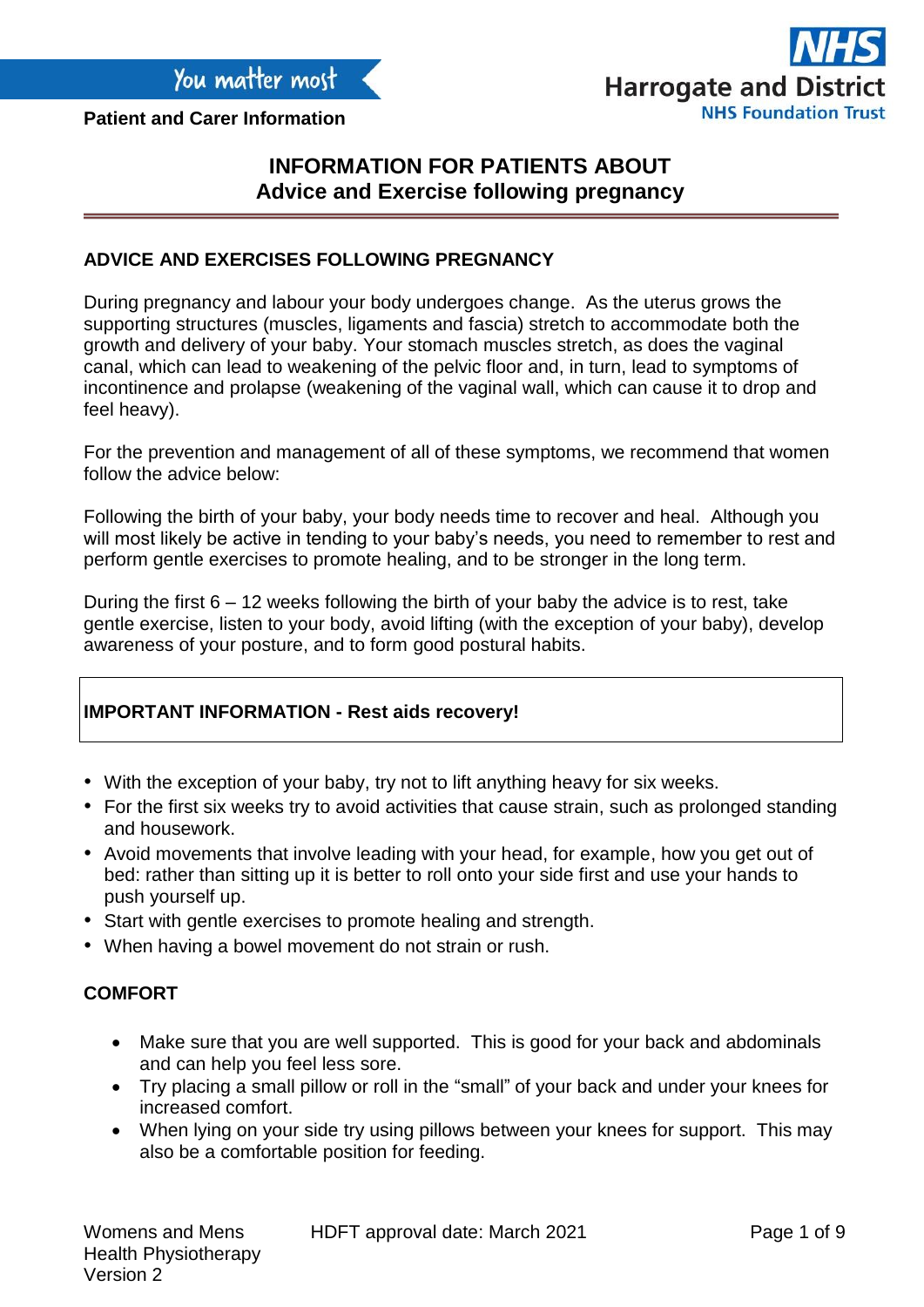

- Bending one or both knees up from time to time may help to relieve discomfort.
- Whether breast or bottle-feeding, pillows can be used to raise your baby up, thereby improving your posture.
- Placing pillows under the arm that supports the baby's head can improve your posture and reduce discomfort in your back and shoulders.
- When seated, ensure that your feet are or on the floor or rest on a small stool to reduce pressure on your abdomen.

# **GETTING MOVING**

It is important to start moving as soon as you can. These gentle exercises will help to improve your circulation and reduce any swelling in your legs.

- Briskly pump your feet by pointing toes up towards you and then pointing them away for 20-30 seconds.
- Move your ankles by making large circular movements. Repeat 10 times.

Start immediately, repeat hourly throughout the day, and continue until you are up and walking.

Avoid sitting or lying with your legs or ankles crossed as this may restrict the blood flow. Avoid standing still for long periods.

# **TURNING IN BED**

- Bend your knees up one at a time, keeping your feet in contact with the bed.
- Then, roll onto your side, using your top arm to hold onto the side of the bed, if needed, to help the turn.







HDFT approval date: March 2021 Page 2 of 9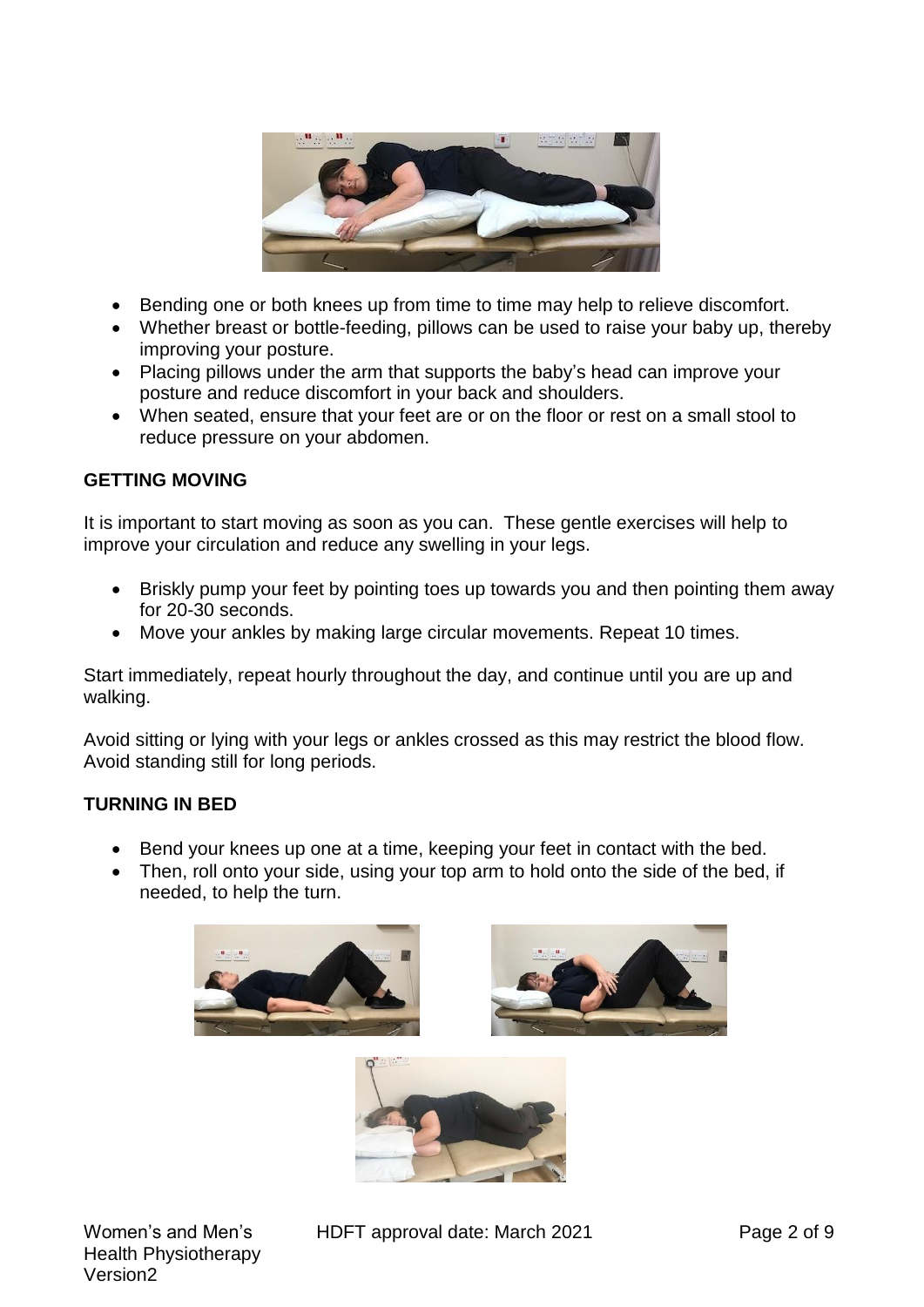# **GETTING IN AND OUT OF BED**

- Bend your knees up one at a time whilst keeping your feet in contact with the bed.
- Roll onto your side, keeping the knees bent.
- Ease your legs down off the bed.
- Use your hands/elbow to push into the bed to bring yourself up into a seated position.
- Shuffle your bottom to the edge of the bed/chair.
- Engage your pelvic floor muscles.
- Lead with your head, lean forwards, and use your free hand to push up into standing.

### **Reverse to get into bed**







# **EXERCISE**

# **'The Rules'**

- Listen to your body
- Stop when it hurts
- Stop when tired
- Never exercise if feeling unwell
- Continue these exercises when you return home

**ONLY** start pelvic floor exercises once the catheter has been removed (if you had one), and when you have passed urine three times without problems.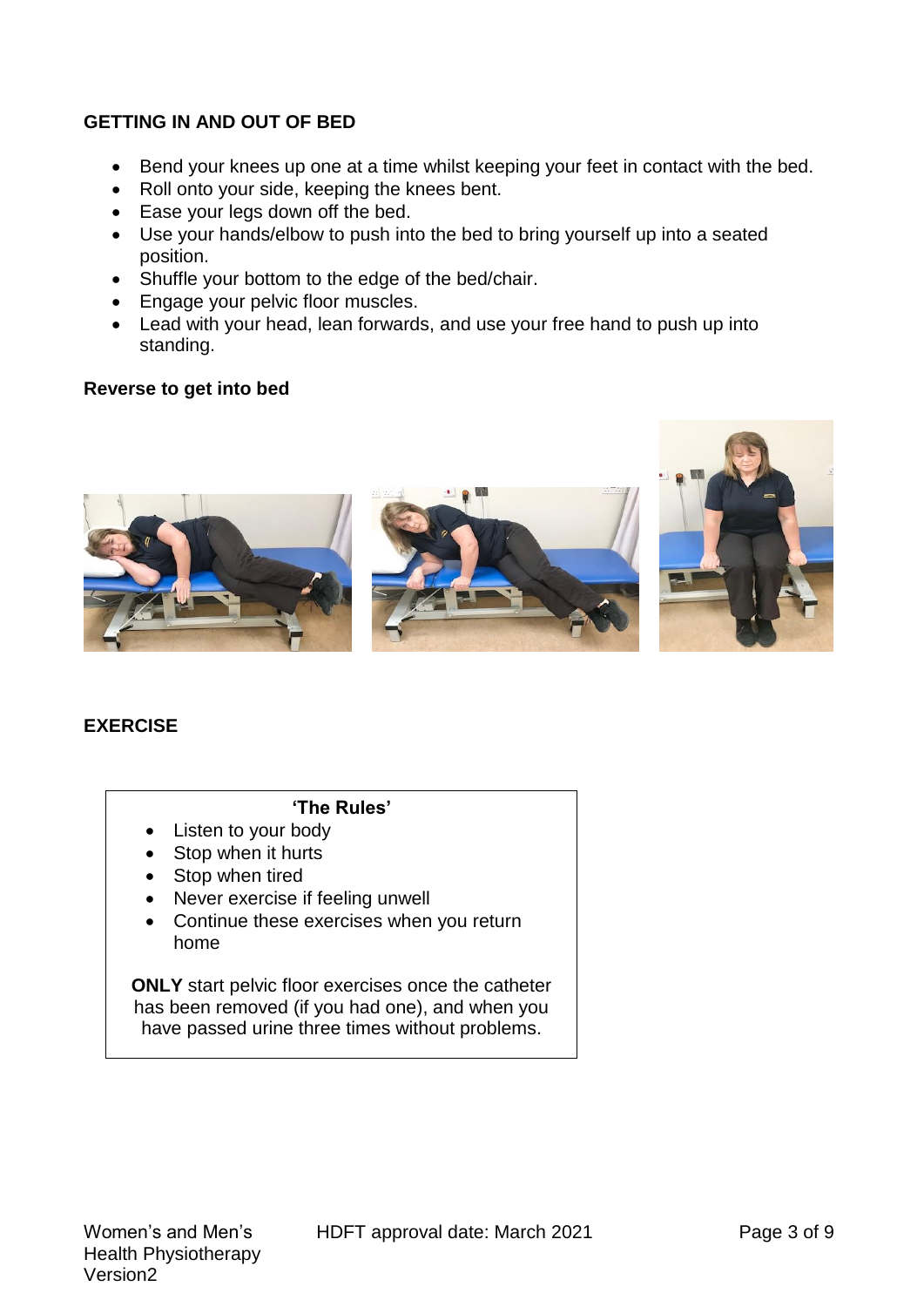# **Engaging Your Core**

The stretching and weakening of the abdominal and pelvic floor muscles during pregnancy, combined with hormonal changes in the body, can increase movement of the joints and lead to pain. To help manage this, and optimise recovery, it is advised that you increase the strength and tone of your abdominal muscles by using the following exercises to strengthen your core.

#### **Transverse Abdominus**

The first two exercises can be done lying down, or in a seated position with both feet on the floor.



- Lie down on your back with your knees bent and feet in contact with the floor/bed.
- Check to make sure that your ribs are down, not flaring outwards.
- Take a gentle breath in, to prepare. Towards the end of your outward breath, gently draw the lower stomach muscles in towards the spine.
- Maintain that position, with the muscles activated for five seconds (whilst keeping the breath flowing), and then release.
- Aim to repeat 8-10 times per session.

### **Pelvic Tilt**



- Lie on your back with your knees bent and your feet in contact with floor/bed.
- Activate your stomach muscles, as in the exercise above, and press the small of your back against the supporting surface. Tilt your hips so that your bottom tucks under. Hold this for up to 5 seconds (whilst keeping the breath flowing), and then release. Aim to repeat this up to 10 times per session.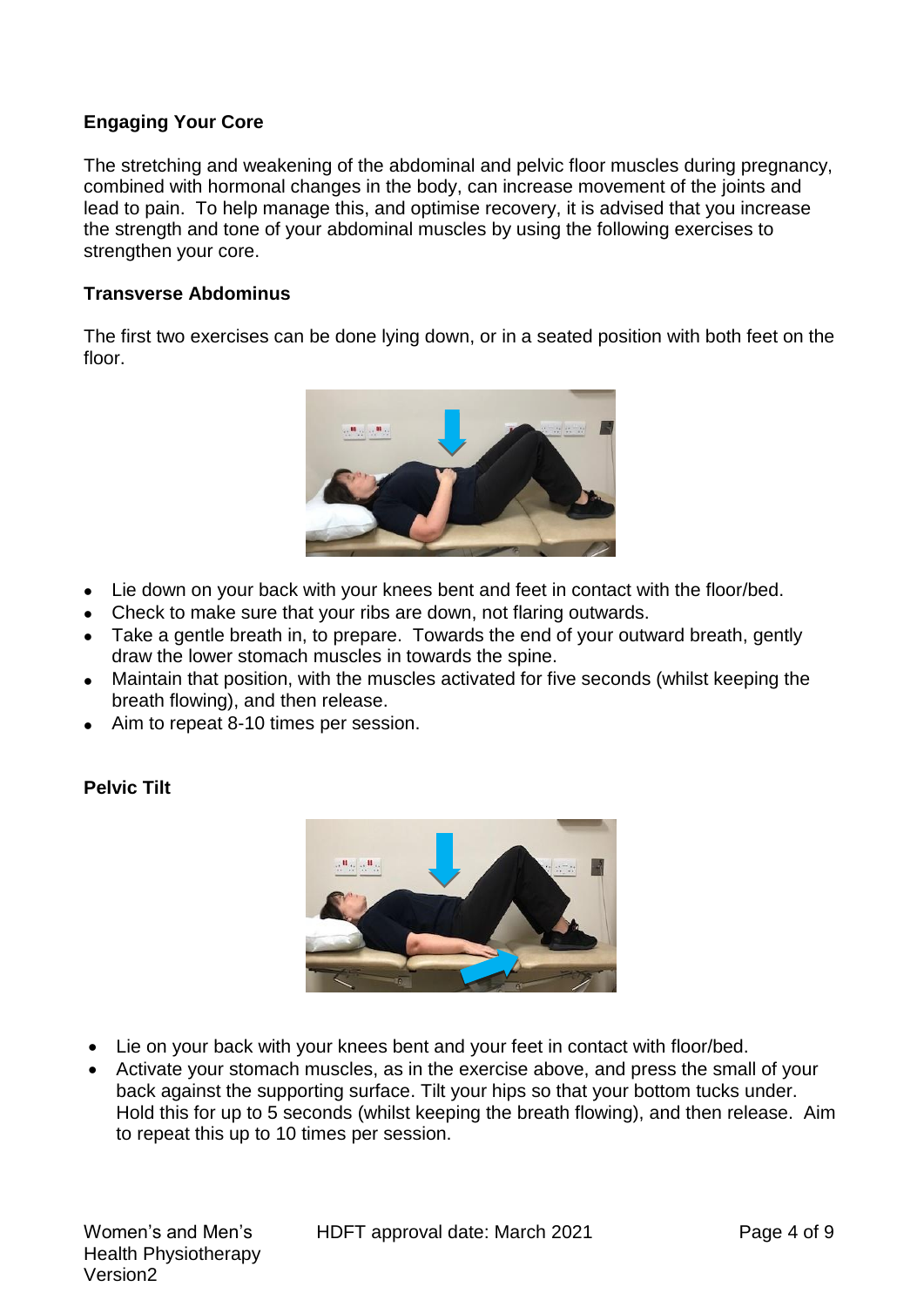# **Four Point Kneeling**



- Start on your hands and knees, with wrists aligned underneath your shoulders, and knees underneath your hips.
- As in the exercises above, towards the end of your outward breath, gently draw the stomach muscles in towards your spine. You should feel a gentle lift of your stomach muscles.
- Hold this position for 3-5 flowing breaths.
- Release and repeat up to 10 times.

#### **Mini Squat**





To modify, hold on to the back of a chair/ supportive surface.

- Standing tall, with good posture. Step your feet a little wider than hip width and toes pointing forwards.
- Bend your knees and squat (sticking your bottom out as though to sit in a chair). At the same time extend your arms out in front of you. Take care that the knees are in-line with the second toe, but do not go forward of the toes.
- Activate your glutes (squeeze your bottom cheeks) and return to standing position. Repeat this 5-10 times and aim to do 3 sets of 10, as able.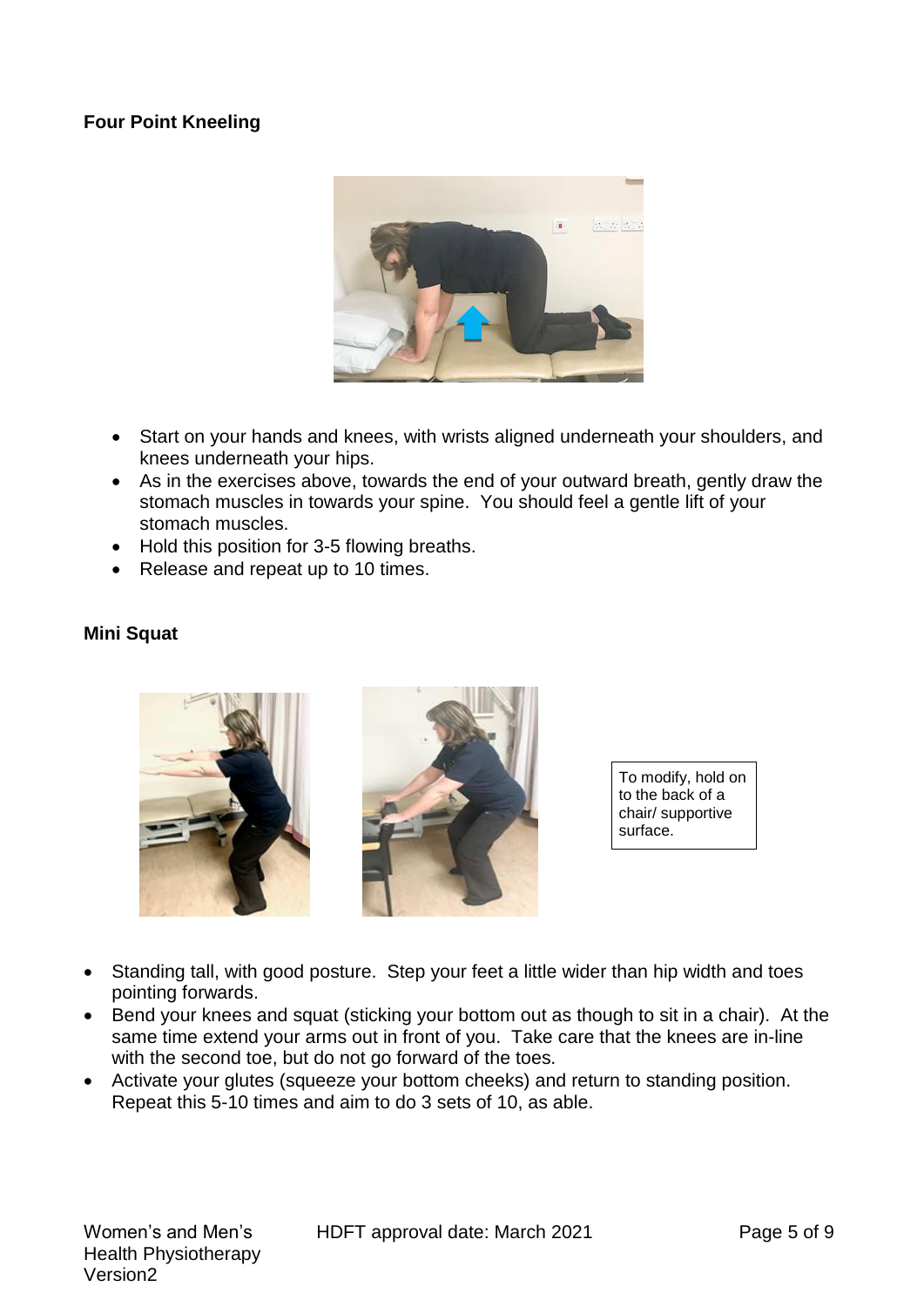# **PELVIC FLOOR EXERCISES**

**When to start:** ONLY start pelvic floor exercises once the catheter has been removed (if you had one), and when you have passed urine three times without problems.

#### **What and where are the Pelvic Floor Muscles?**

The pelvic floor muscles form the floor of your pelvis. They attach to the pubic bone at the front of your pelvis, and to the coccyx at the back. They support your pelvic organs and control the front and back passages giving you control as to when you pass urine and open your bowels.

The muscles stretch during pregnancy and may stretch further during delivery. If the muscles are allowed to remain weak there is an increased risk of incontinence and vaginal or uterine prolapse.

There are two muscle fibre types in the pelvic floor, fast twitch and slow twitch. They each have a different function. The fast twitch fibres activate quickly to prevent the leakage of urine, for example, when you laugh, cough, or sneeze.

The slow twitch fibres help you to "hold on" when you get the urge to go to the toilet.

Because of this, the pelvic floor has two exercises – short (squeeze and release) and a long (squeeze and hold). By exercising the pelvic floor regularly, you will increase its strength.

You might find that after giving birth you are only able to do a few pelvic floor exercises. This is because the muscles are fatigued and the strength needs to increase over time, with daily repetitions over the weeks, months and years.

If you have stitches, you can still do these exercises. They can help promote healing by reducing the swelling and increasing blood flow to the area. Start gently.

# **HOW TO EXERCISE YOUR PELVIC FLOOR**

#### **Exercise 1**

### **Step 1– Squeeze and Hold**

Sit, stand or lie comfortably with your knees slightly apart.

#### **Step 2**

Gently breathe in to prepare. As you breathe out, tighten the muscle around your back passage as if you are trying to stop yourself from passing wind. Now tighten the muscles around your front passage as if you are trying to stop yourself passing urine. Aim to hold both back and front pelvic floor muscles tight for 5-10 seconds (without holding your breath). The feeling is one of "squeeze and lift", and you should feel your lower abdomen draw in slightly.

Fully relax for 4 seconds and aim to repeat up to 10 times.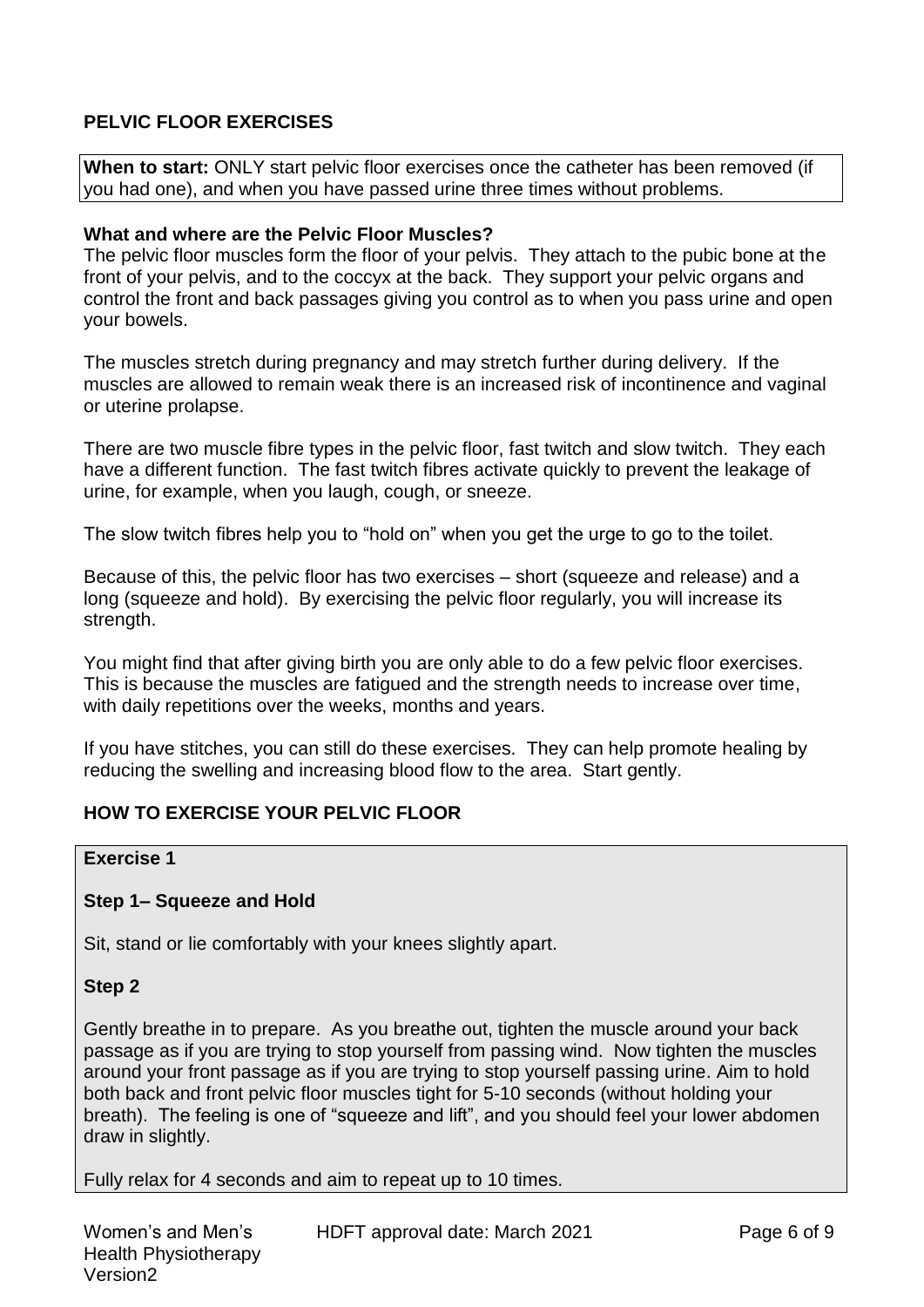When doing the exercises, avoid tightening your buttocks and squeezing your legs together.

### **Exercise 2 – Squeeze and Release**

In the same position as Exercise 1, gently breathe in to prepare. As you breathe out, tighten the back and front pelvic floor muscles for a short, strong squeeze and, as you breathe in, relax the muscles fully.

Aim to build up to doing 10 short squeezes up to 10 times without holding your breath.

### **Aim to repeat both long and short squeezes 3-6 times a day.**

**Your starting point -** this is the maximum number of seconds you can hold your contraction for (up to 10 seconds), and the maximum times you can repeat this (up to 10 repetitions).

Build up your exercise routine gradually. You should notice an improvement in the first three months (this can sometimes take longer).

Aim to progress the position you do your exercises in from side lying to sitting to standing and, over time, practice them whilst doing activities such as walking and bending.

Keep practicing your pelvic floor muscle exercises twice a day to maintain the improvement.

# **Tips to Help You Remember to do The Exercise:**

- Try to make the exercises part of your daily routine. Perhaps do them at the same time as another activity, such as brushing your teeth / when washing your hands/when sitting on the toilet after emptying your bladder.
- Try downloading an app on your phone such as the NHS squeezy app.
- Put a reminder on your phone or set an alarm.

### **Please do not practice these exercises by stopping the flow of your urine, as this may lead to bladder problems.**

# **GOING TO THE TOILET**

Once your catheter is removed (if you had one), and you first attempt to pass urine, sit on the toilet, lean forwards and relax.

It is quite normal to feel anxious about opening your bowels after giving birth. However, it is important that you go when you get the urge, to avoid constipation.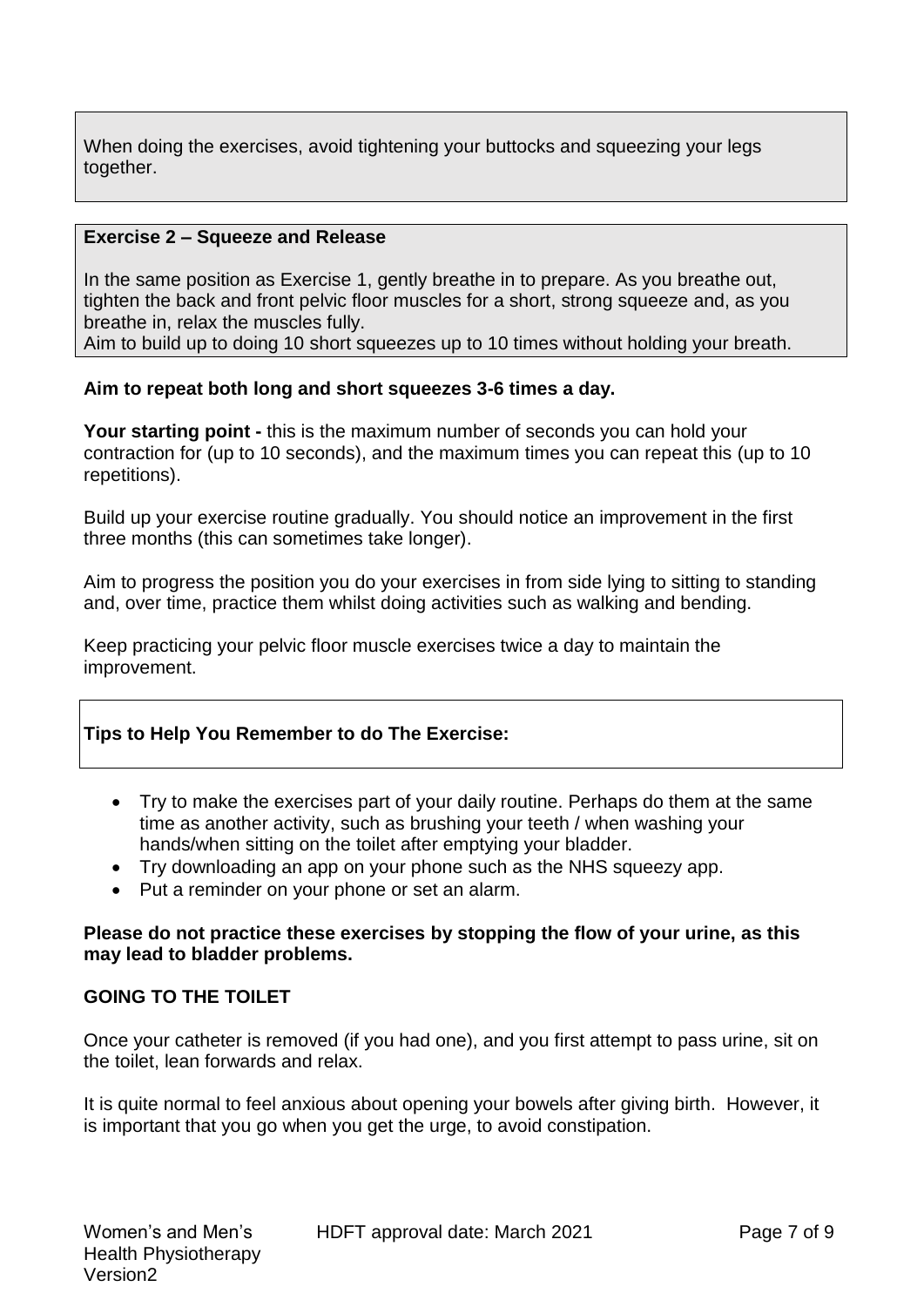The optimum position for opening your bowel is to sit with your knees above your hips and not to strain. Breathing out will help you to relax.

When ready to open your bowels you may find it more comfortable to support the perineum. You can do this by wrapping tissue around your hand, or holding a pad between your legs to provide support to the perineum, removing this when the motion is ready to pass.



# **IMPORTANT INFORMATION**

### **It is OK to go slow, let your body heal.**

### **A GOOD LIFTING TECHNIQUE**

- Make sure that your legs take the strain and not your back.
- Bend your knees and keep your back straight.
- Activate your deeper tummy muscles and your pelvic floor muscles before you lift.
- Keep your load close.

Try to avoid lifting heavy weights such as a pushchair or toddler for the first 6-12 weeks.

### **GOING HOME IN THE CAR**

Place a pillow between you and the seatbelt. This may increase your comfort.

### **DRIVING**

When you start driving again will depend on your rate of recovery. Can you concentrate? Can you perform an emergency stop? Check with your insurance company for guidance and to make sure that you are covered.

### **SEX**

When you feel ready. This may not be for  $4 - 6$  weeks or longer. You may feel a temporary lack of interest, this is normal.

**Remember** to use contraception if you are not trying to get pregnant.

HDFT approval date: March 2021 Page 8 of 9